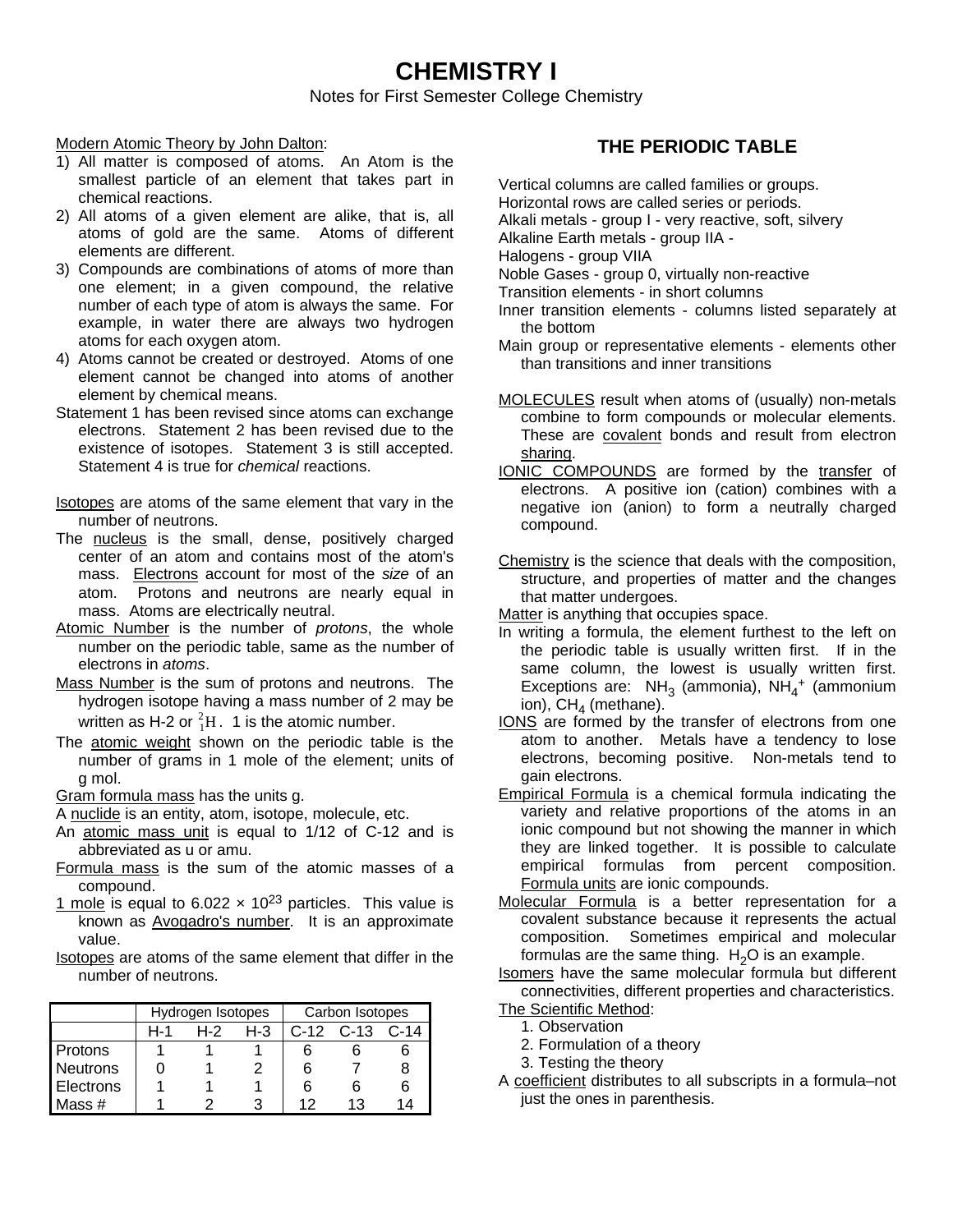Naming covalent compounds: If a compound is made up of only 2 elements and is not water, then we name it as though it was an ionic compound. If it is 2 nonmetals, the 1st is hydrogen. Some binary (means 2 non-metals) covalent compounds can be named using the Greek prefixes (they correspond to the subscripts). If the subscript of the first element is 1, then the first word of the name is the name of that element. i.e.  $CO_2$  is carbon ... If the first subscript is other than 1, then start the first word with a prefix. The second word in the name *always* starts with a prefix as defined by its subscript. The suffix of the second word is *ide*. CO<sub>2</sub> (carbon dioxide), CO (carbon monoxide),  $N_2O_5$  (dinitrogen pentoxide)

The following subscripts that may appear after elements or compounds describe its state:

 $(g) - gas$ 

- (l) liquid
- (s) solid

(aq) - aqueous (in water solution)

Hydrogen chloride, HCl, is normally a gas. When in water (HCl $_{(aq)}$ ) it is hydrochloric acid.

qualitative term: longer (an example)

- quantitative term: a number and a unit label
- SI Units: International System of Units, derived from the metric system.
- derived units are units created from the base units of meter, kilogram, liter, second, ampere, Kelvin, candela, mole.
- English System: ounces, pounds, inches, quarts, etc.
- Kelvin temperature is denoted with a capital K, not °K.

 $K = (°C + 273.15)$ 

 ${}^{\circ}$ F = 9/5 x  ${}^{\circ}$ C + 32

- Bromine is a liquid.
- Iodine is a solid.
- Precision is the repeatability of a measurement. It also involves significant figures.
- Accuracy is how close a measured value is to a known value. It also involves significant figures.
- Significant Figures. When multiplying or dividing, round the answer to the number of significant digits in the given value which has the least significant digits. When adding or subtracting, round the answer to the rightmost decimal place precision of the given value which is carried the fewest number of places to the right.
- Extensive properties depend on the quantity or amount of substance, for example: mass, volume, length.
- Intensive properties are independent of the quantity or amount of substance, for example: density, melting point, boiling point, color, conductivity, whether or not the substance is magnetic.

Density usually decreases with increasing temperature.  $density = mass \div volume$ 

| isity = mass ÷ vo |                     |  |
|-------------------|---------------------|--|
| solids            | - g/cm <sup>3</sup> |  |

- liquids g/mL
- gases g/L

#### **STOICHIOMETRY**

- Stoichiometry is the study of the quantitative relationships between substances undergoing chemical changes.
- Law of Conservation of Matter In chemical reactions, the quantity of matter does not change. Total mass remains the same.
- 1 mole of oxygen means 1 mole of  $O_2$ .
- **Limiting reactant** is the substance in short supply or the substances that will react totally.
- Excess reactant is what is left over or does not react in a mixture.
- Electrolytes are substances or compounds that conduct electricity when dissolved or melted. The conduction of electricity is due to ions. Putting an ionic compound in solution allows ions to separate from the compound. With a *strong* electrolyte, most of the particles separate into ions in solution. Barium Sulfate BaSO<sub>4</sub> is a *strong* electrolyte but is insoluable in water, therefore conductivity is weak even though the electrolyte is considered *strong.* Water and ammonia are *weak* electrolytes. There are 6 acids that are *strong* electrolytes. All other may be considered *weak*.

| $\text{HCl}_{\text{(aq)}}$ | - hydrochloric acid |  |
|----------------------------|---------------------|--|
|                            |                     |  |

- $\text{HBr}^{(eq)}_{(aq)}$  hydrobromic acid<br> $\text{H}^{(aq)}$  hydriodic acid
	- hydriodic acid
- $\overrightarrow{HCIO}_{4(aq)}$  perchloric acid (unstable unless dissolved)
- $HNO<sub>3(aq)</sub>$  nitric acid
- $H_2SO_{4(aq)}$  sulfuric acid

The *hydroxides* of all IA metals and the bottom 4 of the IIA metals are *strong* electrolytes. *Salts* are strong electrolytes. *Metallic hydroxides* may be assumed to be strong electrolytes. Non-electrolytes do not conduct electricity. A reaction between *electrolyte solutions* will take place if either of the possible products is *insoluble* or a *weak* or *nonelectrolyte*.

- Acids increase the concentration of *hydrogen ions* when dissolved in water. If the formula starts with H, it might be an acid. If the compound can be broken into  $H<sup>+</sup>$  and a common negative ion then it's an acid when combined with water. Acids form ions in water. *Binary acids* are hydrogen plus one element.
- **Bases** are compounds that increase the concentration of hydroxide ions when dissolved in water. Sodium hydroxide NaOH, barium hydroxide  $Ba(OH)_{2}$ , and ammonia NH<sub>3</sub> are common *bases*.
- Salts are ionic compounds of metals (or polyatomic cations) and nonmetals (or polyatomic anions), except for oxides and hydroxides which are usually classified as *bases*. Salts are formed when aqueous acids react with metallic hydroxide bases.
- A single replacement reaction is a reaction between an element and an ionic compound.
- In a double replacement reaction two ionic compounds exchange ions.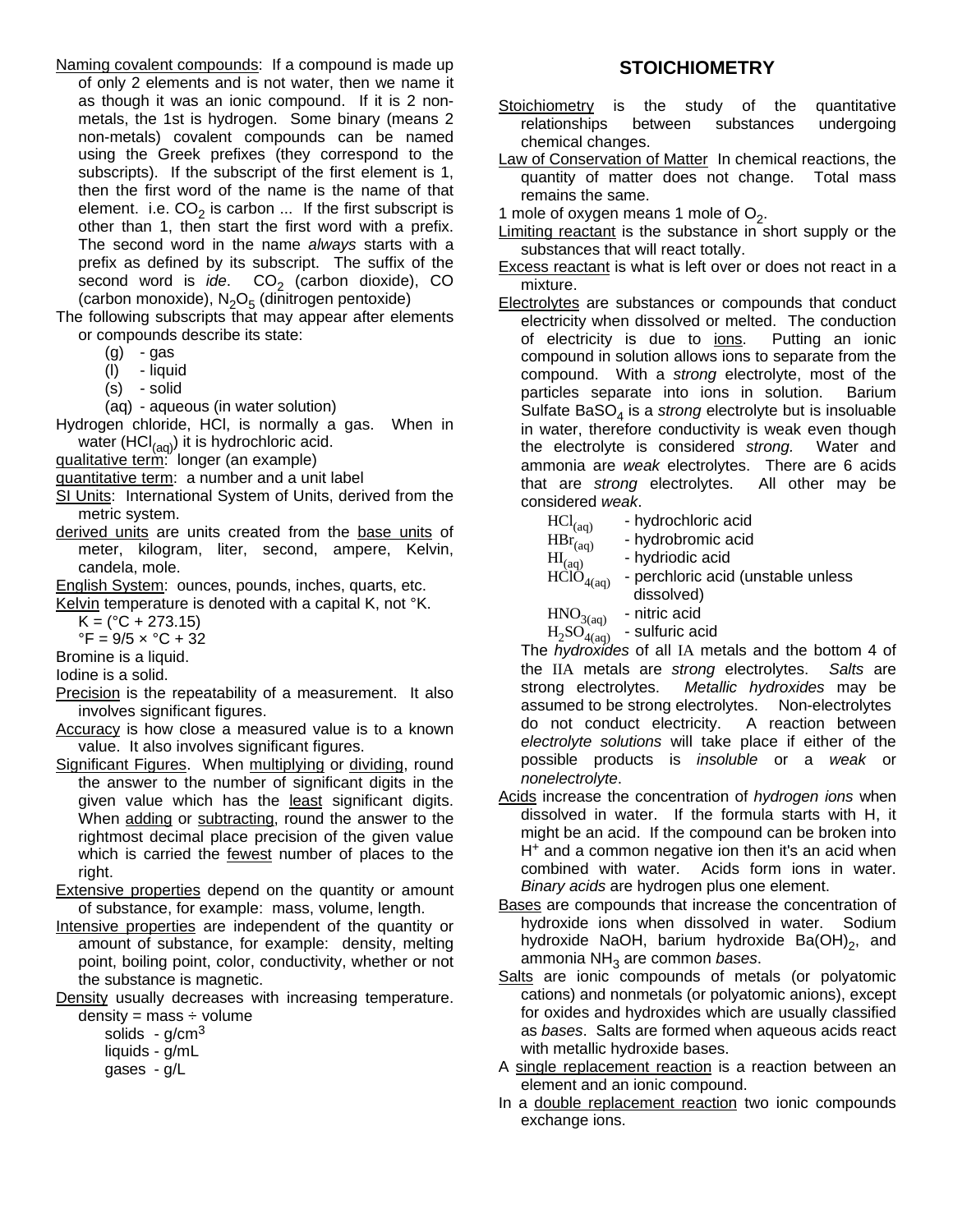- Ionizable hydrogens are written at the beginning of the formula.  $HC_7H_5O_7$
- Insoluable means that less than 1/10 gram dissolves in 100 mL of water.
- Slightly soluable means that 1/10 gram to less than 1 gram dissolves in 100 mL of water.
- Soluable means that 1 gram or more will dissolve in 100 mL water.
- A compound that is *insoluble* in water will dissolve in another substance if a weak electrolyte is formed.
- In a complete ionic equation, the  $_{(aq)}$  is left off and ions are shown separated except where they have formed solids or gases. Ions that appear on both sides of this equation are called spectator ions. In a net ionic equation ions that are free on both sides of the equation are removed. Different *complete ionic equations* could result in the same *net ionic equation*. In a molecular equation, ions are not shown separated.
- Very reactive metals react with water to produce a metallic hydroxide and hydrogen gas. These are the metals of group IA and Ca and below in group IIA.
- Less reactive metals, if they react with water, will produce metallic oxide and hydrogen gas.
- Non-metal *reactivity* decreases down the chart. Metal *reactivity* increases down the chart.
- Concentration may be expressed as percent mass or percent volume and should be stated.
- There can be *intermingling* and *packing* between molecules so that sometimes the total volume of mixtures will be less than expected: 70 mL alcohol + 30 mL water = 97.4 mL liquid.
- Molarity (M) is the number of moles of solute per liter of solution. In calculating dilutions,  $M_1 \times V_1 = M_2 \times V_2$ , where M is molarity and V is volume.
- Titration is a method of determining the amount of substance in a solution by testing with a primary solution. The endpoint of titration is when the amount of the required reactant has been added, which is evidenced by an indicator, such as a change in color of the solution or litmus paper.
- A primary standard is a solution of known molarity made from a relatively nonhygroscopic (doesn't tend to absorb water from the atmosphere) solute in pure form (>99.9%).

A standard solution is a solution of known concentration.

Litmus paper: blue paper turns red - acid

- red paper turns blue basic
- phenolphthalein: colorless in acid pink in base pale pink in a neutral solution

### **GASES**

Vapors are substances which are in the gaseous state that do not normally exist as gases. Mixtures of gases are homegenous. Homogenous mixtures are solutions.

Pressure is force per unit area.

- 1 atm = 760 torr = 760 mmHg = 1.013 25  $\times$  10<sup>5</sup> Pa (Pascals)  $1$  Pa =  $1$  kg/m $\cdot$ s<sup>2</sup>
- A manometer measures the pressure of a collected gas.

Ideal Gases: The identity of the gas has no effect on its pressure to volume relationship.

- Real Gases: Possess the characteristics of ideal gases at high temperatures and low pressures.
- Boyle's Law: Pressure is *inversely* proportional to volume, assuming constant temperature.

$$
P \times V = k
$$
, a constant

Charles's Law: The volume of a gas is *directly* proportional the Kelvin temperature, assuming constant pressure.

 $V/T = k$ , a constant  $V_1/T_1 = V_2/T_2$ 

Combined Gas Law:

$$
V_2 = V_1 \times P_1/P_2 \times T_2/T_1
$$

Gay-Lussac's Law: The volumes of gases involved in chemical reactions are the ratios of small whole numbers, assuming constant temperature and pressure.

 $T_1/P_1 = k$   $T_1/P_1 = T_2/P_2$ 

Avogadro's Law: The volume of a gas is *directly* proportional to the number of molecules.

$$
V = k \times n
$$

- Dalton's Law of Partial Pressures: The total pressure of a mixture of gases is equal to the sum of the partial pressures of the individual gases. Partial pressure of a gas is the pressure that the individual gas exerts in a mixture. One gas pressure does not affect the pressure of another gas in a mixture of gases. When making calculations, assume each gas occupies the entire volume.
- Graham's Law: (where MM is molecular mass)

| Rate of diffusion of gas 1 | MM gas 2              |
|----------------------------|-----------------------|
| Rate of diffusion of gas 2 | $\sqrt{\rm MM}$ gas 1 |

Lighter gases spread out (diffuse) more quickly. Effusion is the flow of gas through a very small opening. Ideal Gas Equation: PV = nRT

- $R = 62.36$  when P is expressed in mmHg
- $R = 0.082$  06 when P is expressed in atm

V is in liters, n is moles, T is in Kelvin

- Standard Temperature and Pressure (STP): 0°C or 273.15 K and 760 mmHg or 1 atm.
- STP molar volume of a gas:  $22.4 \text{ L}$  (1 mole = 22.4 L) GASES:
- 1) Gases consist of very small particles compared to the space occupied. Molecules of Ideal Gases are considered points having no volume.
- 2) Gas molecules move at high speeds, in thousands of miles per hour.
- 3) Molecules of Ideal Gases cannot hit each other since they have no volume, but do hit the sides of the container, resulting in pressure on the container.
- 4) There are no attractive or repulsive forces between Ideal Gas molecules. When one molecule hits another, energy can be transfered but total energy remains unchanged.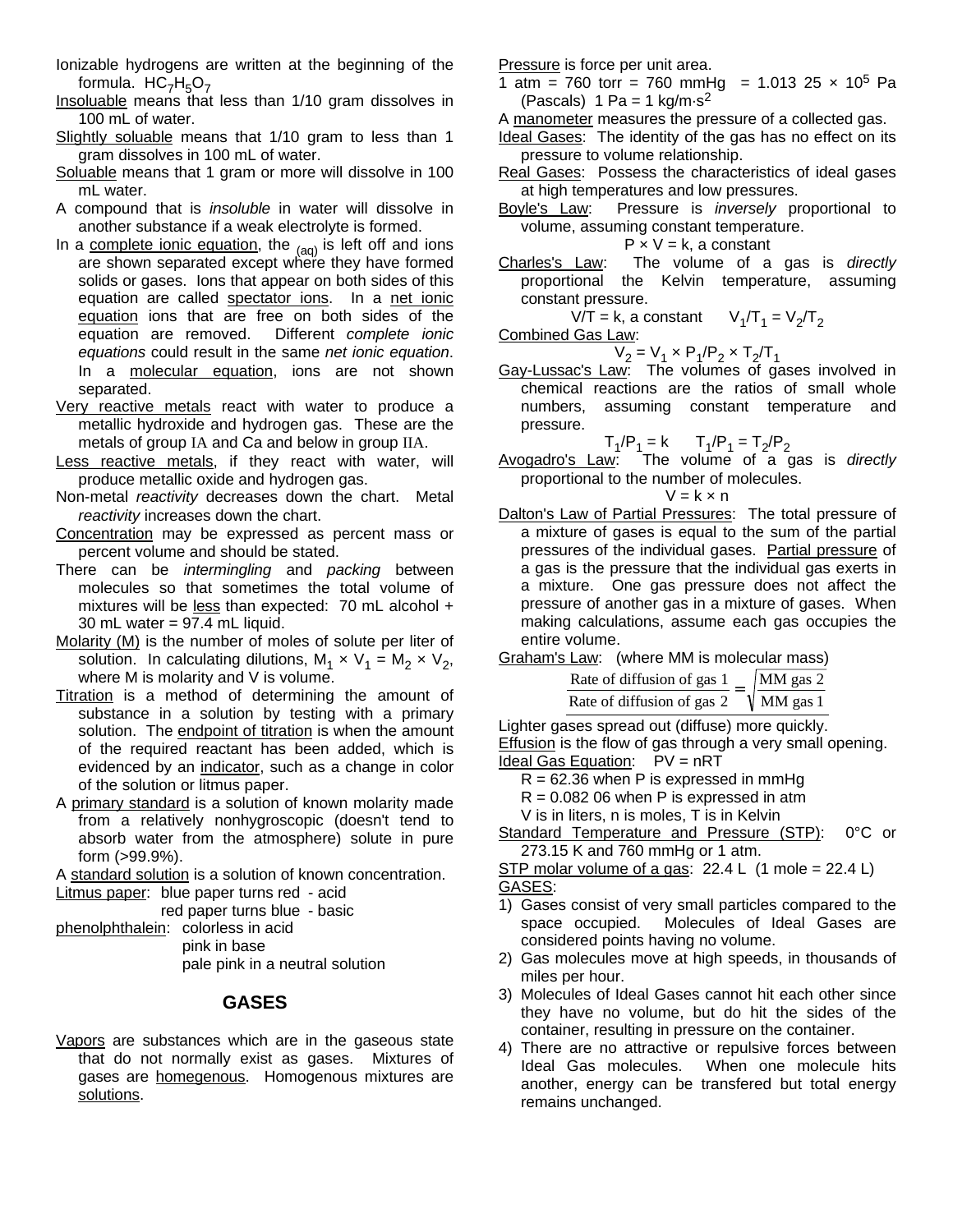5) Kinetic Energy is energy of motion. The average kinetic energy of the molecules is proportional to the Kelvin temperature. avg. kinetic energy =  $k \times T$ 

2

$$
KE = \frac{1}{2}mv
$$

 $Density = mass / volume$ 

#### **ENTHALPY**

- Thermodynamics is the relationship between heat and power.
- Thermochemistry is the part of thermodynamics that deals with chemical reactions and heat.
- System is the part of the universe a scientist is interested in.

Surroundings is the remainder of the universe.

Universe is the system plus the surroundings.

- Exothermic describes a change that produces heat, usually spontaneous.
- Endothermic describes a change that cools the surroundings, usually nonspontaneous.

1 calorie =  $4.184$  Joules (exactly)

Thermal energy is an energy of motion of molecules.

- Heat is thermal energy transfer.
- Thermal Energy Change  $[joules] =$  mass  $[grams] \times$ specific heat [joules/(gram·°C)] × ΔT [°C]
- Heat Capacity = (mass  $\times$  specific heat) [joules/°C] It is an *extensive* property because it depends on the amount of mass.
- Specific Heat is the amount of thermal energy needed to raise 1 gram by 1 °C. [joules/(gram·°C)] It is an *intensive* property because it doesn't depend on the amount of sample.
- An exothermic change is indicated by a *negative* sign. Heat is released or lost to the surroundings.
- An enthalpy change (ΔH) [kilojoules (kJ)] is a change in thermal energy when a change takes place under constant pressure. In a thermochemical equation, the coefficients stand for the number of *moles*. The reaction:  $H_{2(g)}$  + Cl<sub>2(g)</sub>  $\rightarrow$  2HCl<sub>(g)</sub> + 184.62 kJ means that the material gets hot, is exothermic. It could also be expressed:  $H_{2(g)} + Cl_{2(g)} \rightarrow 2HCl_{(g)} \Delta H_{rxn} = -184.62$  kJ Note the change in sign of the two Note the change in sign of the two statements.
- Hess's Law The thermal energy transfer in a given change is the same whether it occurs in a single step or several steps.
- State Function a property that depends only on the initial and final states of the system. such as enthalpy, pressure. A system is said to be in a certain state when its properties have certain values.
- In a formation reaction, one compound is formed from its elements.
- In a combustion reaction, a (usually one) substance reacts with oxygen. Usually CO<sub>2</sub> is a/the product. It is always exothermic.
- Standard Enthalpy of Formulation ΔH°<sub>f</sub> [kJ/mol] is the amount of energy involved when one mole of the substance is formed @ 25 °C. The standard form of an element has a standard enthalpy of formation of 0

kJ/mol. The standard enthalpy of a reaction  $\Delta H^{\circ}_{rxn}$ is equal to the sum of the product enthalpies minus the sum of the reactant enthalpies. Remember that the standard enthalpy of an element in its standard form is zero.

#### **ATOMIC THEORY**

- The Heisenberg Uncertainty Principle helps to describe the locations of electrons in terms of probability. It indicates that we cannot describe the exact location of an electron.
- The quantum mechanical or the wave mechanical model of the atom is a theory for the description of the makeup of the atom. It is highly Calculus based and is based on the Schrödinger Equation.
- An orbital is the volume in space where an electron of particular energy is likely to be found. An electron in one orgital will have a different energy than an electron in another orbital.
- Electron energies are said to be quantized, that is, they have different sets of energies. If an electron loses or gains energy, it will do so only in regular or set quantities. When all of the electrons in an atom are in their lowest possible levels or positions, the atom is said to be in the ground state. When one or more of the electrons are in higher energy levels, the atom is said to be in the excited state.
- The first shell, which is indicated by  $n=1$ , contains one  $s$ sublevel. The s sublevel is spherical in shape and is indicated by  $l=0$  (that's an el).
- The second shell, which is indicated by n=2, contains an s and a p sublevel. There are three orbitals in a p sublevel. They are shaped like  $\infty$ . l=1 indicates a p sublevel.
- The third shell, which is indicated by n=3, contains an s sublevel, a p sublevel, and a d sublevel. A d sublevel is indicated by  $l=2$  and contains 5 orbitals. Don't worry about the shapes of these orbitals.
- This pattern of shell construction continues with an f sublevel, indicated by  $l=3$ , containing 7 orbitals, a  $q$ sublevel, indicated by 1=4, containing 9 orbitals, and an h sublevel, indicated by  $l=5$ , containing 11 orbitals.
- A particular orbital is indicated by its magnetic quantum <u>number, m<sub>l</sub></u>. The value of m<sub>l</sub> may be from -l to +l. An orbital may have zero, one, or two electrons. The particular electron is indicated by a spin quantum <u>number, m<sub>s</sub></u>, which may be equal to -½ or +½.
- By the Aufbau Principle, electrons are put into lowest orbitals first.
- By Hund's Rule, when electrons are put into orbitals having the same energy (degenerate orbitals), one electron is put into each orbital before putting a second electron into an orbital. For example, a given p sublevel contains 3 *degenerate* orbitals. One electron will be placed in each of these orbitals before a second electron is placed in any of them.